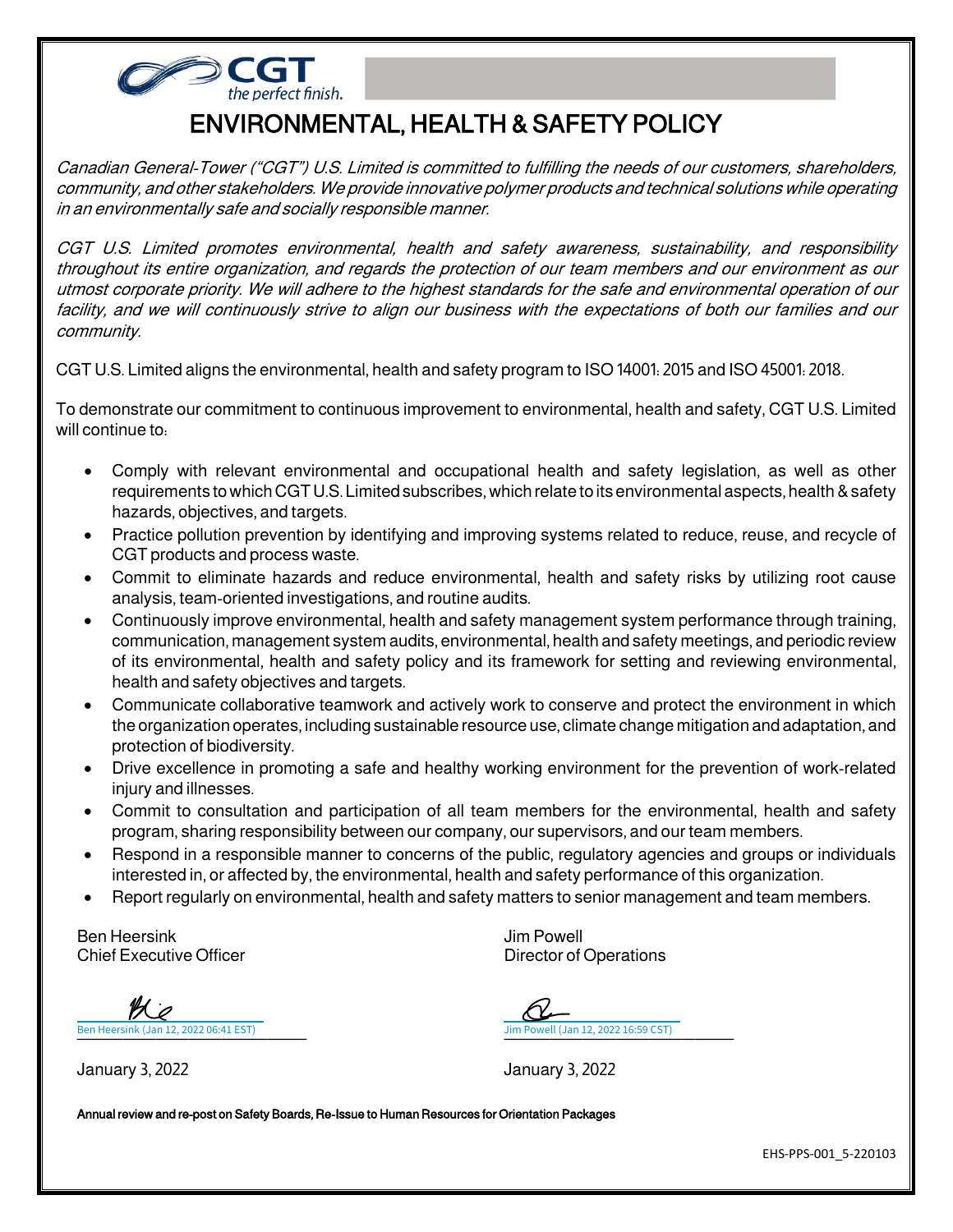

## REVISION LOG

| <b>REVISION No.</b> | <b>Date Revised</b> | Originator         | Section / Item | <b>Reason for Change</b>                                                                                                                            |
|---------------------|---------------------|--------------------|----------------|-----------------------------------------------------------------------------------------------------------------------------------------------------|
| 0                   |                     | Unknown            |                | Unknown                                                                                                                                             |
|                     |                     | <b>Unknown</b>     |                | Unknown                                                                                                                                             |
| 2                   |                     | Unknown            |                | Unknown                                                                                                                                             |
| 3                   |                     | <b>Unknown</b>     |                | Unknown                                                                                                                                             |
| 4                   | 210514              | Siwaporn Archariya |                | Update signature to 2021                                                                                                                            |
| 5.                  | 220103              | Siwaporn Archariya | All            | Update signature to 2022, change font<br>to CGT Corporate font, general review,<br>adjust format, apply digital signature,<br>and add revision log. |
|                     |                     |                    |                |                                                                                                                                                     |
|                     |                     |                    |                |                                                                                                                                                     |